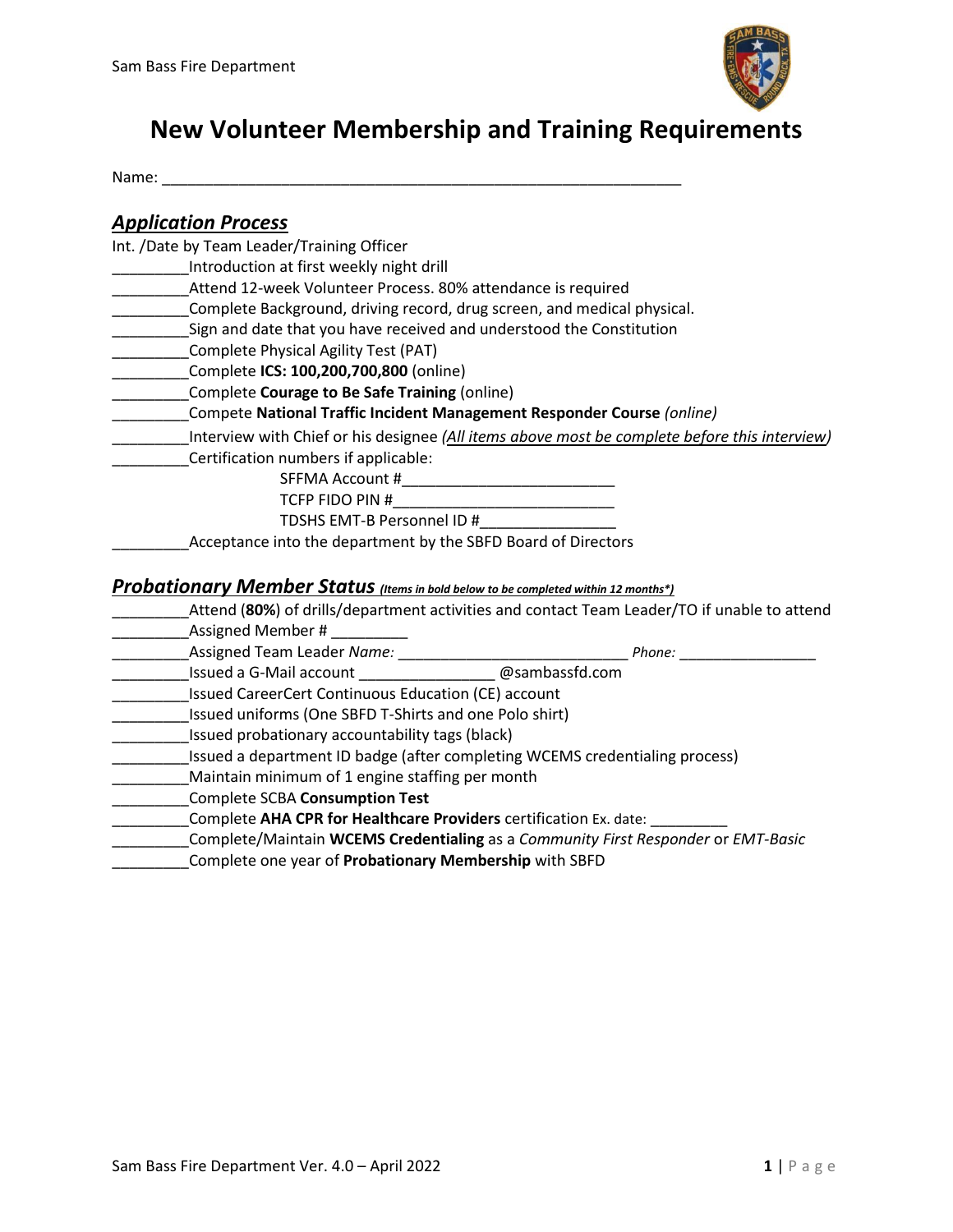

### *Operational Firefighter Status* **(can be obtained during probation)**

| Complete SFFMA Introductory and Firefighter I (SBFD Volunteer Academy) or provide |  |  |  |
|-----------------------------------------------------------------------------------|--|--|--|
| TCFP basic FF certificate (s).                                                    |  |  |  |
| Complete S-130/S-190 Wildland Firefighter training (FIF100) - Optional            |  |  |  |
| Maintain a minimum 12/hours/month or 36 hours/quarter                             |  |  |  |
| Maintain a minimum of 8 hours/month of staffing (at least 1 engine staffing)      |  |  |  |
| Attend 80% of weekly night drills                                                 |  |  |  |
| Issued accountability tags (yellow)                                               |  |  |  |
| Maintain WCEMS Credentialing (quarterly careercert.com courses)                   |  |  |  |
| Issued bunker gear                                                                |  |  |  |
| Helmet Hood Jacket Pants<br>Boots<br>Gloves                                       |  |  |  |
| Final approval from Chief or Designee                                             |  |  |  |

\*In the event of extenuating circumstances, the probationary member may be offered a 3 month extension at the discretion of the Fire Chief/Designee

## *Full Member Status* **(probation and operation status must be completed)**

| Complete SFFMA Firefighter II (SBFD Volunteer Academy) or provide TCFP basic |
|------------------------------------------------------------------------------|
| FF certificate (s).                                                          |
| Maintain a minimum 12 hours/month or 36 hours/quarter                        |
| Maintain a minimum of 8 hours/month of staffing (at least 1 engine staffing) |
| Attend 80% of weekly night drills                                            |
| Maintain at least 1 ride out or volunteer shift per month                    |
| Maintain WCEMS Credentialing as a Community First Responder or EMT-Basic     |
| Issued Wildland gear                                                         |
| Issued Job Shirt (can be given during probation as indicated by weather)     |

- \_\_\_\_\_\_\_\_\_ Issued skull cap
- \_\_\_\_\_\_\_\_\_ Issued nomex dress shirt
- \_\_\_\_\_\_\_\_\_ Issued nomex pants
- \_\_\_\_\_\_\_\_\_ Issued long sleeve T-shirts
- \_\_\_\_\_\_\_\_\_ Issued Name Plate
- \_\_\_\_\_\_\_\_\_ Turn in a copy of this sheet for your official record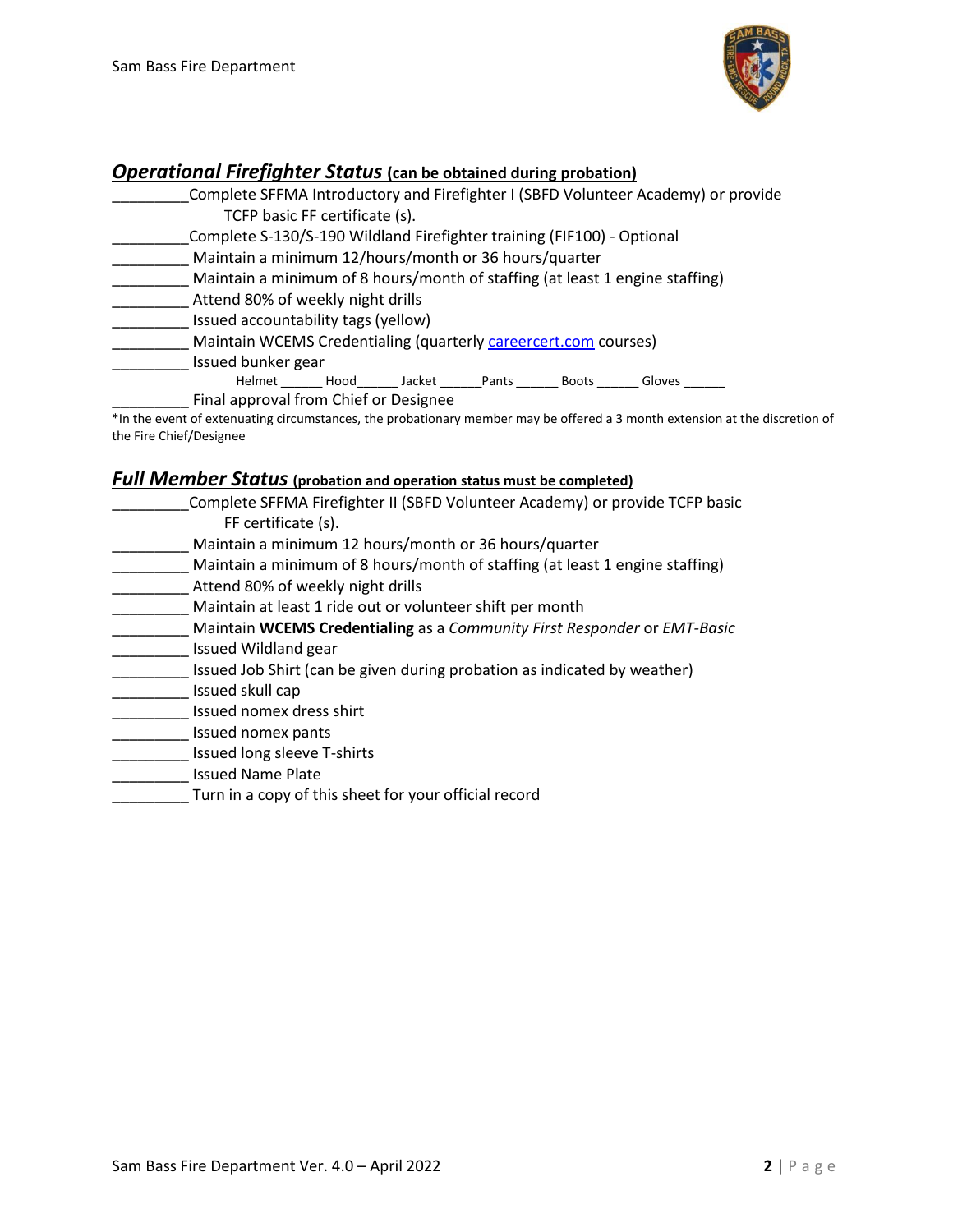

## **Resources for Checklist**

#### **ICS Training:**

<http://training.fema.gov/is/nims.asp>

#### **Courage to be Safe Course:**

<http://www.everyonegoeshome.com/training/courage-safe-training/>

#### **National Traffic Incident Management Responder Course:** [https://www.nhi.fhwa.dot.gov/course-search?tab=0&key=133126&sf=0&course\\_no=133126A](https://www.nhi.fhwa.dot.gov/course-search?tab=0&key=133126&sf=0&course_no=133126A)

**EMS Credentialing Process: (Note: requires SBFD email address)** <https://www.careercert.com/>

#### **Drug Screen:**

*Must be completed at Express Employment Professionals 2000 N. Mays Ste. 202, Round Rock, Tx 78664,(512-255-2525)*

**Background Check:** (Choose State History Check and Schedule an Appointment, 11FT12 - Texas Personal Review - Full ) <https://www.identogo.com/locations/texas>

#### **Driving History:** (Type 3, you may print or mail order)

<https://txapps.texas.gov/tolapp/txldrcdr/TXDPSLicenseeManager>

**Medical Physical**: Please go to your primary care physician and get a physical. Please have them fill out the form on page 4.

#### **Support Personnel:**

Those not wishing to perform firefighting duties may serve in a fire ground support role upon completion of probationary requirements.

#### **Reimbursement:**

Upon vote into the department as a member of SBFD, drug screen, background checks, and driving history are eligible for reimbursement with official receipts turned into the department. Please note that because medical expenses can very widely, we do not reimburse for expenses incurred for the Medical Physical.

#### **Chain of Custody for all turned in information:**

All information is to be turned into the SBFD Board of Directors Secretary. Once turned in, it will reside within our department in a secured locked area. Forms and information may be scanned into our systems and stored in our private and secure file storage. This information will not be given out or sold to any third party and is for the sole purpose of this New Volunteer Membership and Training Requirements checklist.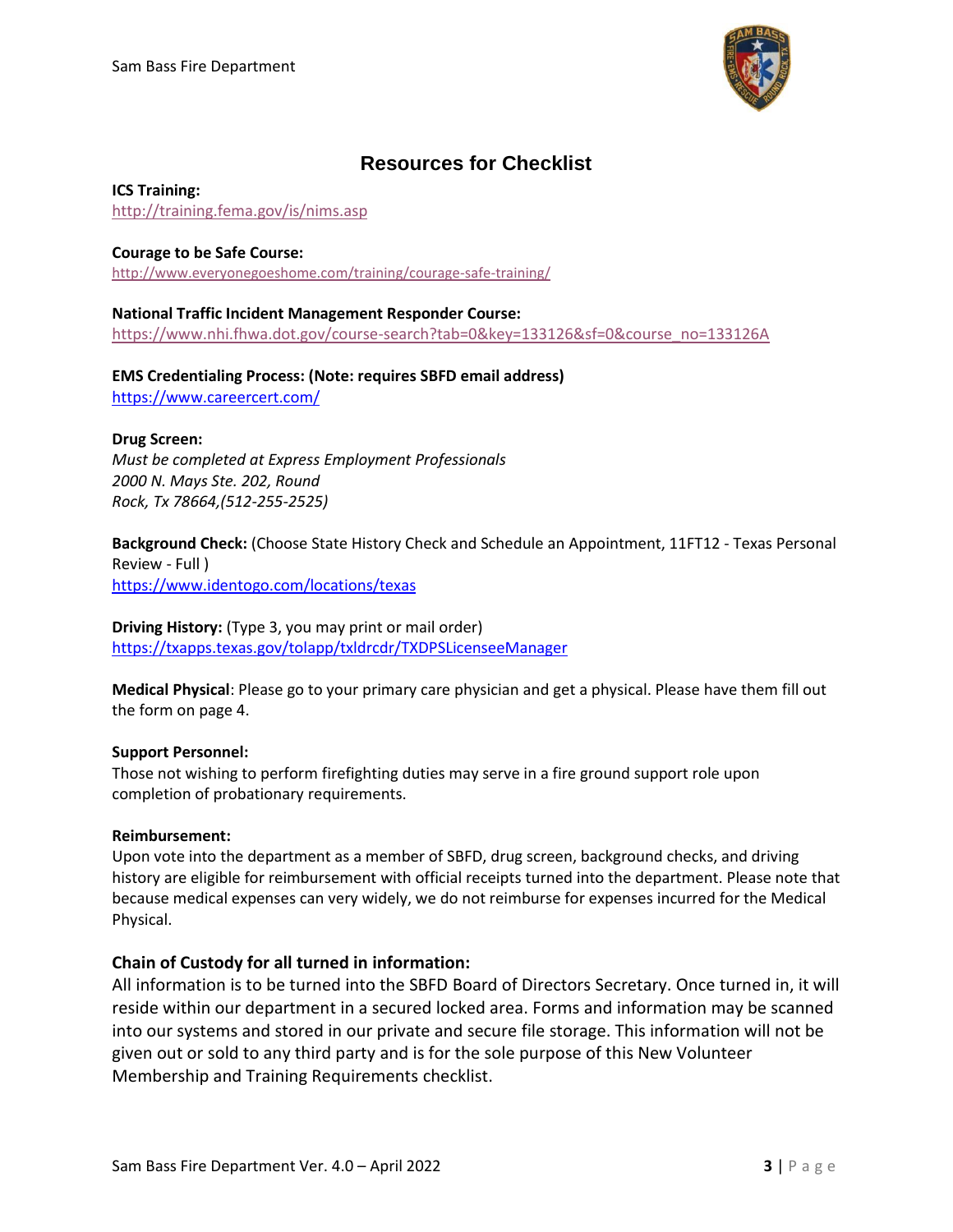

# **Physicians Release for Participation at Sam Bass Fire Department**

|  | Physicians Release Form |                                                                                                                                                                                                                                                                                                                           |  |  |
|--|-------------------------|---------------------------------------------------------------------------------------------------------------------------------------------------------------------------------------------------------------------------------------------------------------------------------------------------------------------------|--|--|
|  |                         | Age: $\_\_\_\_\_\_\_\$                                                                                                                                                                                                                                                                                                    |  |  |
|  |                         |                                                                                                                                                                                                                                                                                                                           |  |  |
|  |                         |                                                                                                                                                                                                                                                                                                                           |  |  |
|  |                         |                                                                                                                                                                                                                                                                                                                           |  |  |
|  |                         |                                                                                                                                                                                                                                                                                                                           |  |  |
|  | To Physician:           |                                                                                                                                                                                                                                                                                                                           |  |  |
|  |                         | Department in Round Rock, TX. Please make any recommendations or cautions that you feel<br>will enable the participant with the best overall program and path to membership. Your<br>assistance in this matter is greatly appreciated.<br>Please complete the following:<br>1. Disabling Condition(s). Medical Diagnosis: |  |  |
|  |                         | 2. Fitness and Vitals                                                                                                                                                                                                                                                                                                     |  |  |
|  |                         |                                                                                                                                                                                                                                                                                                                           |  |  |
|  |                         |                                                                                                                                                                                                                                                                                                                           |  |  |
|  |                         |                                                                                                                                                                                                                                                                                                                           |  |  |
|  |                         | 3. Medical Problems (please make any comments as needed for clarification)                                                                                                                                                                                                                                                |  |  |
|  |                         |                                                                                                                                                                                                                                                                                                                           |  |  |
|  |                         | 2. Diabetes                                                                                                                                                                                                                                                                                                               |  |  |
|  | 3.                      | Allergies                                                                                                                                                                                                                                                                                                                 |  |  |
|  | 4.                      | Visual Impairment and the contract of the contract of the contract of the contract of the contract of the contract of the contract of the contract of the contract of the contract of the contract of the contract of the cont                                                                                            |  |  |
|  | 5.                      |                                                                                                                                                                                                                                                                                                                           |  |  |
|  | 6.                      |                                                                                                                                                                                                                                                                                                                           |  |  |
|  | 7.                      |                                                                                                                                                                                                                                                                                                                           |  |  |
|  | 8.                      |                                                                                                                                                                                                                                                                                                                           |  |  |
|  |                         |                                                                                                                                                                                                                                                                                                                           |  |  |
|  |                         |                                                                                                                                                                                                                                                                                                                           |  |  |
|  |                         |                                                                                                                                                                                                                                                                                                                           |  |  |
|  |                         |                                                                                                                                                                                                                                                                                                                           |  |  |